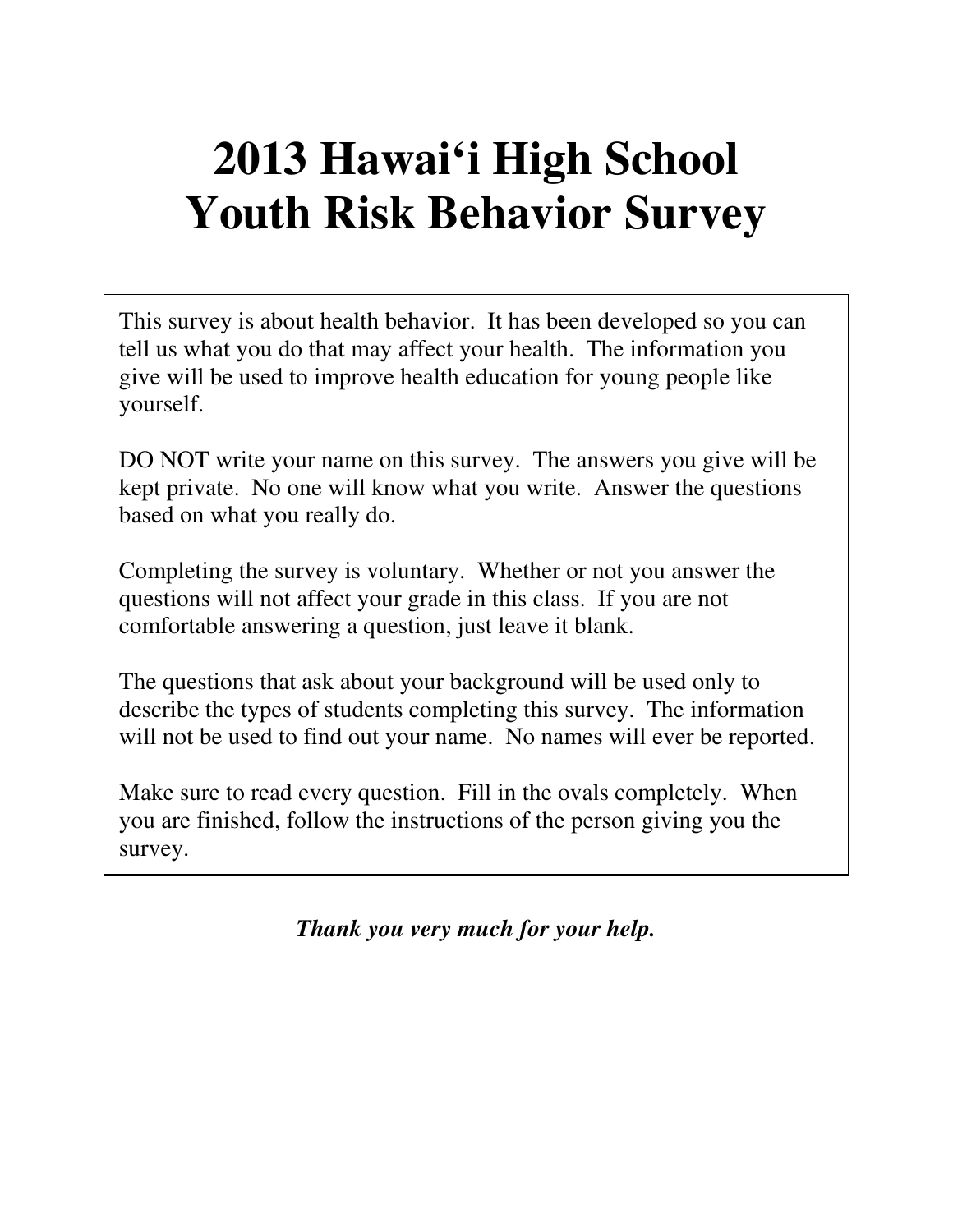#### **Directions**

- **Use a #2 pencil only.**
- **Make dark marks.**
- Fill in a response like this:  $A \cdot B \cdot D$ .
- **If you change your answer, erase your old answer completely.**
- 1. How old are you?
	- A. 12 years old or younger
	- B. 13 years old
	- C. 14 years old
	- D. 15 years old
	- E. 16 years old
	- F. 17 years old
	- G. 18 years old or older
- 2. What is your sex?
	- A. Female
	- B. Male
- 3. In what grade are you?
	- A. 9th grade
	- B. 10th grade
	- C. 11th grade
	- D. 12th grade
	- E. Ungraded or other grade
- 4. Are you Hispanic or Latino?
	- A. Yes
	- B. No
- 5. What is your race? **(Select one or more responses.)** 
	- A. American Indian or Alaska Native
	- B. Black or African American
	- C. Filipino
	- D. Japanese
	- E. Native Hawaiian/Part Hawaiian
	- F. Other Asian
	- G. Other Pacific Islander
	- H. White

6. How tall are you without your shoes on? Directions: Write your height in the shaded blank boxes. Fill in the matching oval below each number.

| example |
|---------|
|---------|

| <b>Height</b>                 |                                                                                                   |  |
|-------------------------------|---------------------------------------------------------------------------------------------------|--|
| Feet                          | <b>Inches</b>                                                                                     |  |
| $\overline{5}$                | 7                                                                                                 |  |
| $\overline{\circledS}$        | $^{\circledR}$                                                                                    |  |
| $\overset{\circ}{\bullet}$    |                                                                                                   |  |
|                               | $\frac{1}{2}$ $\frac{1}{2}$ $\frac{1}{2}$ $\frac{1}{2}$ $\frac{1}{2}$ $\frac{1}{2}$ $\frac{1}{2}$ |  |
| $\frac{\circledR}{\circledR}$ |                                                                                                   |  |
|                               |                                                                                                   |  |
|                               |                                                                                                   |  |
|                               |                                                                                                   |  |
|                               |                                                                                                   |  |
|                               | @                                                                                                 |  |
|                               | $^{\circledR}$                                                                                    |  |
|                               | $\overline{\mathbb{Q}}$                                                                           |  |
|                               | ⊕                                                                                                 |  |

7. How much do you weigh without your shoes on?

Directions: Write your weight in the shaded blank boxes. Fill in the matching oval below each number.

| Weight                 |                               |                                 |  |
|------------------------|-------------------------------|---------------------------------|--|
| <b>Pounds</b>          |                               |                                 |  |
| $\boldsymbol{l}$       | 5                             | $\overline{2}$                  |  |
| $\overline{\bigodot}$  | $\hat{\overline{\mathbb{O}}}$ | $\ddot{\odot}$                  |  |
|                        | $\circled{0}$                 | $\overline{\mathbb{C}}$         |  |
| $^{\circledR}$         | $\overline{O}$                |                                 |  |
| $\overline{\circledS}$ | $\overline{\circ}$            | ③                               |  |
|                        | $^{\circledR}$                | $\bar{\textcircled{\small{4}}}$ |  |
|                        |                               | $\circledS$                     |  |
|                        | $^{\circledR}$                | $^{\circledR}$                  |  |
|                        | $\overline{O}$                | $\overline{C}$                  |  |
|                        | $^{\circledR}$                | ®                               |  |
|                        | ⊚                             | g                               |  |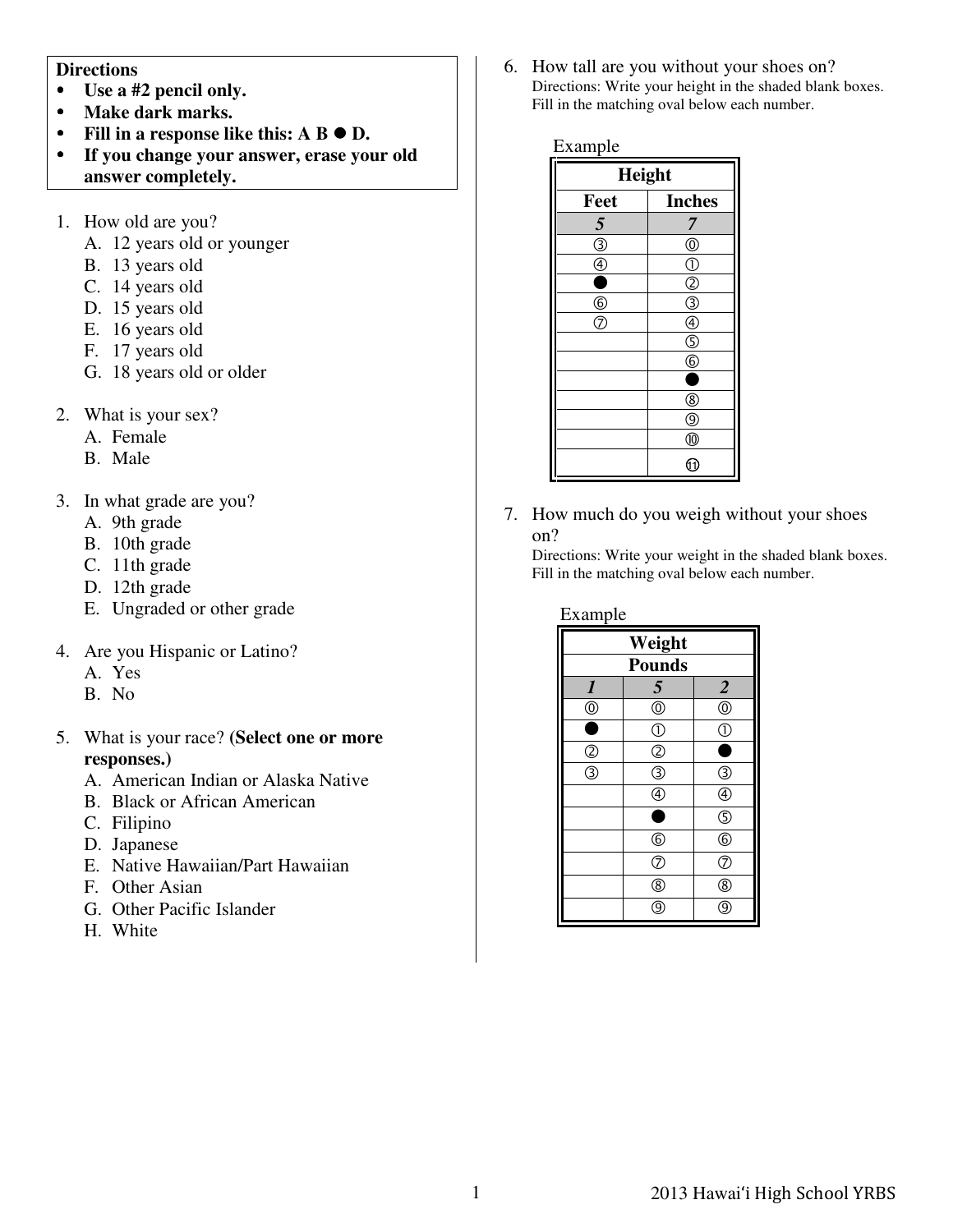- 8. Which one of these groups **best** describes you? (Select only **one** response.)
	- A. Hispanic or Latino
	- B. Native Hawaiian
	- C. Filipino
	- D. Japanese
	- E. White
	- F. Other Pacific Islander
	- G. Some other race or ethnicity
	- H. I do not describe myself as only one race or ethnicity
- 9. During the past 12 months, how would you describe your grades in school?
	- A. Mostly A's
	- B. Mostly B's
	- C. Mostly C's
	- D. Mostly D's
	- E. Mostly F's
	- F. None of these grades
	- G. Not sure

# **The next question asks about personal safety.**

- 10. During the past 30 days, on how many days did you **text or e-mail** while **driving** a car or other vehicle?
	- A. I did not drive a car or other vehicle during the past 30 days
	- B. 0 days
	- C. 1 or 2 days
	- D. 3 to 5 days
	- E. 6 to 9 days
	- F. 10 to 19 days
	- G. 20 to 29 days
	- H. All 30 days

## **The next 7 questions ask about violence-related behaviors.**

- 11. During the past 30 days, on how many days did you carry **a weapon** such as a gun, knife, or club?
	- A. 0 days
	- B. 1 day
	- C. 2 or 3 days
	- D. 4 or 5 days
	- E. 6 or more days
- 12. During the past 30 days, on how many days did you **not** go to school because you felt you would be unsafe at school or on your way to or from school?
	- A. 0 days
	- B. 1 day
	- C. 2 or 3 days
	- D. 4 or 5 days
	- E. 6 or more days
- 13. During the past 12 months, how many times were you in a physical fight?
	- A. 0 times
	- B. 1 time
	- C. 2 or 3 times
	- D. 4 or 5 times
	- E. 6 or 7 times
	- F. 8 or 9 times
	- G. 10 or 11 times
	- H. 12 or more times
- 14. During the past 12 months, how many times were you in a physical fight in which you were injured and had to be treated by a doctor or nurse?
	- A. 0 times
	- B. 1 time
	- C. 2 or 3 times
	- D. 4 or 5 times
	- E. 6 or more times
- 15. Have you ever been physically forced to have sexual intercourse when you did not want to?
	- A. Yes
	- B. No
- 16. During the past 12 months, how many times did someone you were dating or going out with physically hurt you on purpose? (Count such things as being hit, slammed into something, or injured with an object or weapon.)
	- A. I did not date or go out with anyone during the past 12 months
	- B. 0 times
	- C. 1 time
	- D. 2 or 3 times
	- E. 4 or 5 times
	- F. 6 or more times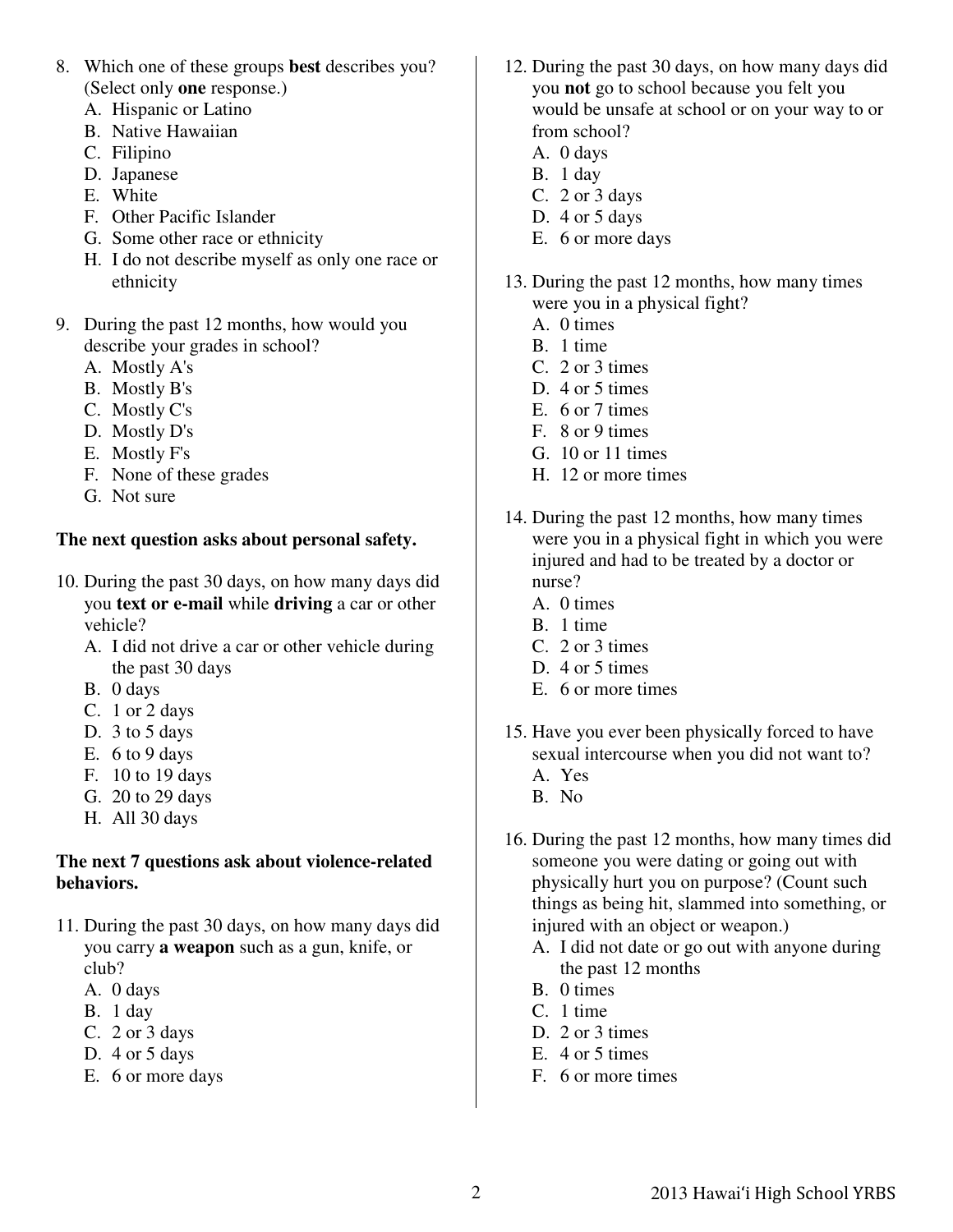- 17. During the past 12 months, how many times did someone you were dating or going out with force you to do sexual things that you did not want to do? (Count such things as kissing, touching, or being physically forced to have sexual intercourse.)
	- A. I did not date or go out with anyone during the past 12 months
	- B. 0 times
	- C. 1 time
	- D. 2 or 3 times
	- E. 4 or 5 times
	- F. 6 or more times

**The next 3 questions ask about bullying. Bullying is when 1 or more students tease, threaten, spread rumors about, hit, shove, or hurt another student over and over again. It is not bullying when 2 students of about the same strength or power argue or fight or tease each other in a friendly way.** 

- 18. During the past 12 months, have you ever been bullied **on school property**?
	- A. Yes
	- B. No
- 19. During the past 12 months, have you ever been **electronically** bullied? (Count being bullied through e-mail, chat rooms, instant messaging, websites, or texting.)
	- A. Yes
	- B. No
- 20. During the past 12 months, have you ever bullied someone else **electronically**? (Count bullying through e-mail, chat rooms, instant messaging, websites, online gaming, or texting.)
	- A. Yes
	- B. No

## **The next question asks about hurting yourself on purpose.**

- 21. During the past 12 months, how many times did you do something to purposely hurt yourself without wanting to die, such as cutting or burning yourself on purpose?
	- A. 0 times
	- B. 1 time
	- C. 2 or 3 times
	- D. 4 or 5 times
	- E. 6 or more times

**The next 5 questions ask about sad feelings and attempted suicide. Sometimes people feel so depressed about the future that they may consider attempting suicide, that is, taking some action to end their own life.** 

- 22. During the past 12 months, did you ever feel so sad or hopeless almost every day for **two weeks or more in a row** that you stopped doing some usual activities?
	- A. Yes
	- B. No
- 23. During the past 12 months, did you ever **seriously** consider attempting suicide?
	- A. Yes
	- B. No
- 24. During the past 12 months, did you make a plan about how you would attempt suicide?
	- A. Yes
	- B. No
- 25. During the past 12 months, how many times did you actually attempt suicide?
	- A. 0 times
	- B. 1 time
	- C. 2 or 3 times
	- D. 4 or 5 times
	- E. 6 or more times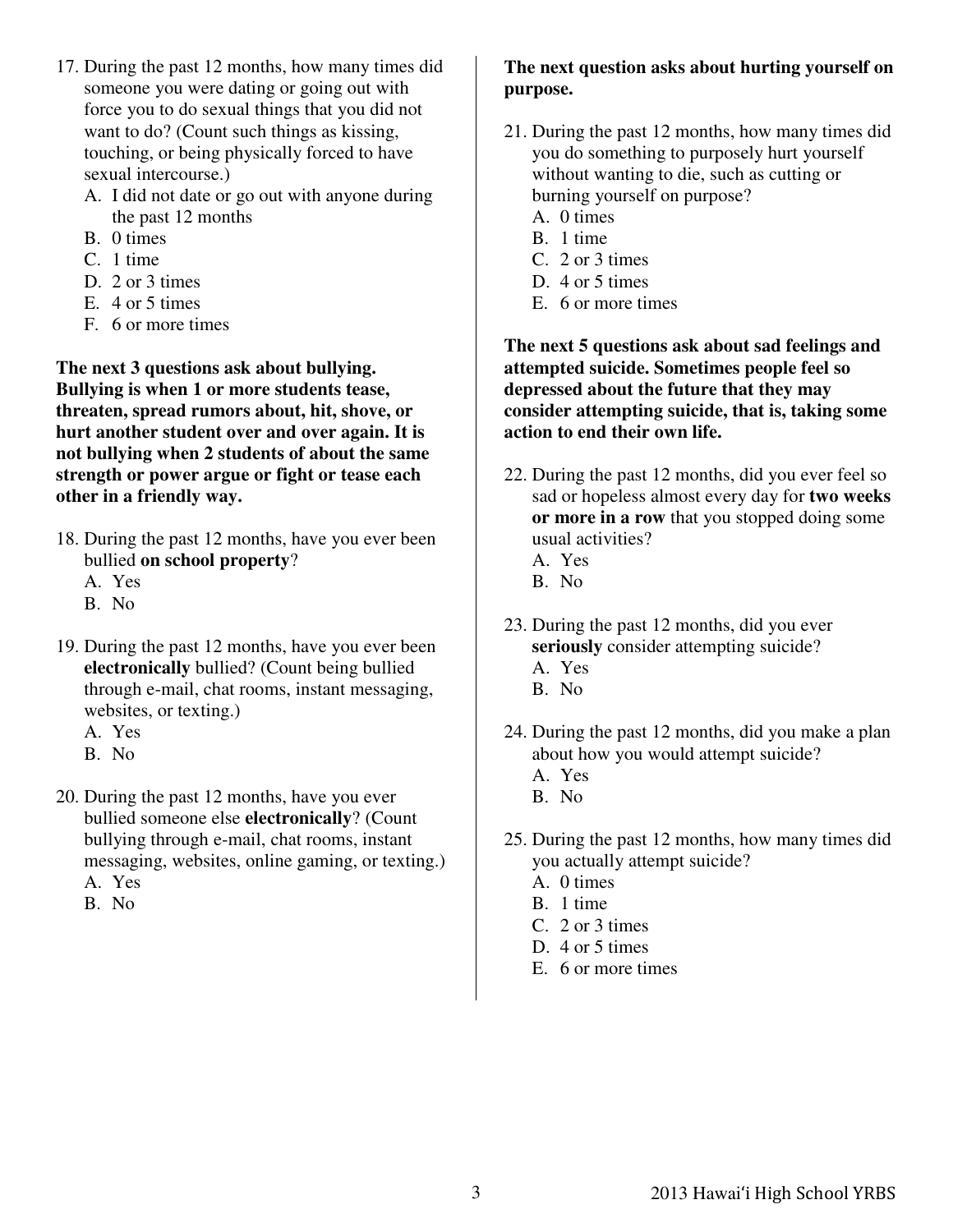- 26. **If you attempted suicide** during the past 12 months, did any attempt result in an injury, poisoning, or overdose that had to be treated by a doctor or nurse?
	- A. **I did not attempt suicide** during the past 12 months
	- B. Yes
	- C. No

#### **The next 2 questions ask about tobacco use.**

- 27. How old were you when you smoked a whole cigarette for the first time?
	- A. I have never smoked a whole cigarette
	- B. 8 years old or younger
	- C. 9 or 10 years old
	- D. 11 or 12 years old
	- E. 13 or 14 years old
	- F. 15 or 16 years old
	- G. 17 years old or older
- 28. During the past 30 days, on how many days did you smoke cigarettes?
	- A. 0 days
	- B. 1 or 2 days
	- C. 3 to 5 days
	- D. 6 to 9 days
	- E. 10 to 19 days
	- F. 20 to 29 days
	- G. All 30 days

**The next 8 questions ask about drinking alcohol. This includes drinking beer, wine, wine coolers, and liquor such as rum, gin, vodka, or whiskey. For these questions, drinking alcohol does not include drinking a few sips of wine for religious purposes.** 

- 29. How old were you when you had your first drink of alcohol other than a few sips?
	- A. I have never had a drink of alcohol other than a few sips
	- B. 8 years old or younger
	- C. 9 or 10 years old
	- D. 11 or 12 years old
	- E. 13 or 14 years old
	- F. 15 or 16 years old
	- G. 17 years old or older
- 30. During the past 30 days, on how many days did you have at least one drink of alcohol?
	- A. 0 days
	- B. 1 or 2 days
	- C. 3 to 5 days
	- D. 6 to 9 days
	- E. 10 to 19 days
	- F. 20 to 29 days
	- G. All 30 days
- 31. During the past 30 days, on how many days did you have at least one drink of alcohol **on school property**?
	- A. 0 days
	- B. 1 or 2 days
	- C. 3 to 5 days
	- D. 6 to 9 days
	- E. 10 to 19 days
	- F. 20 to 29 days
	- G. All 30 days
- 32. During the past 30 days, on how many days did you have 5 or more drinks of alcohol in a row, that is, within a couple of hours?
	- A. 0 days
	- B. 1 day
	- C. 2 days
	- D. 3 to 5 days
	- E. 6 to 9 days
	- F. 10 to 19 days
	- G. 20 or more days
- 33. During the past 30 days, what is the largest number of alcoholic drinks you had in a row, that is, within a couple of hours?
	- A. I did not drink alcohol during the past 30 days
	- B. 1 or 2 drinks
	- C. 3 drinks
	- D. 4 drinks
	- E. 5 drinks
	- F. 6 or 7 drinks
	- G. 8 or 9 drinks
	- H. 10 or more drinks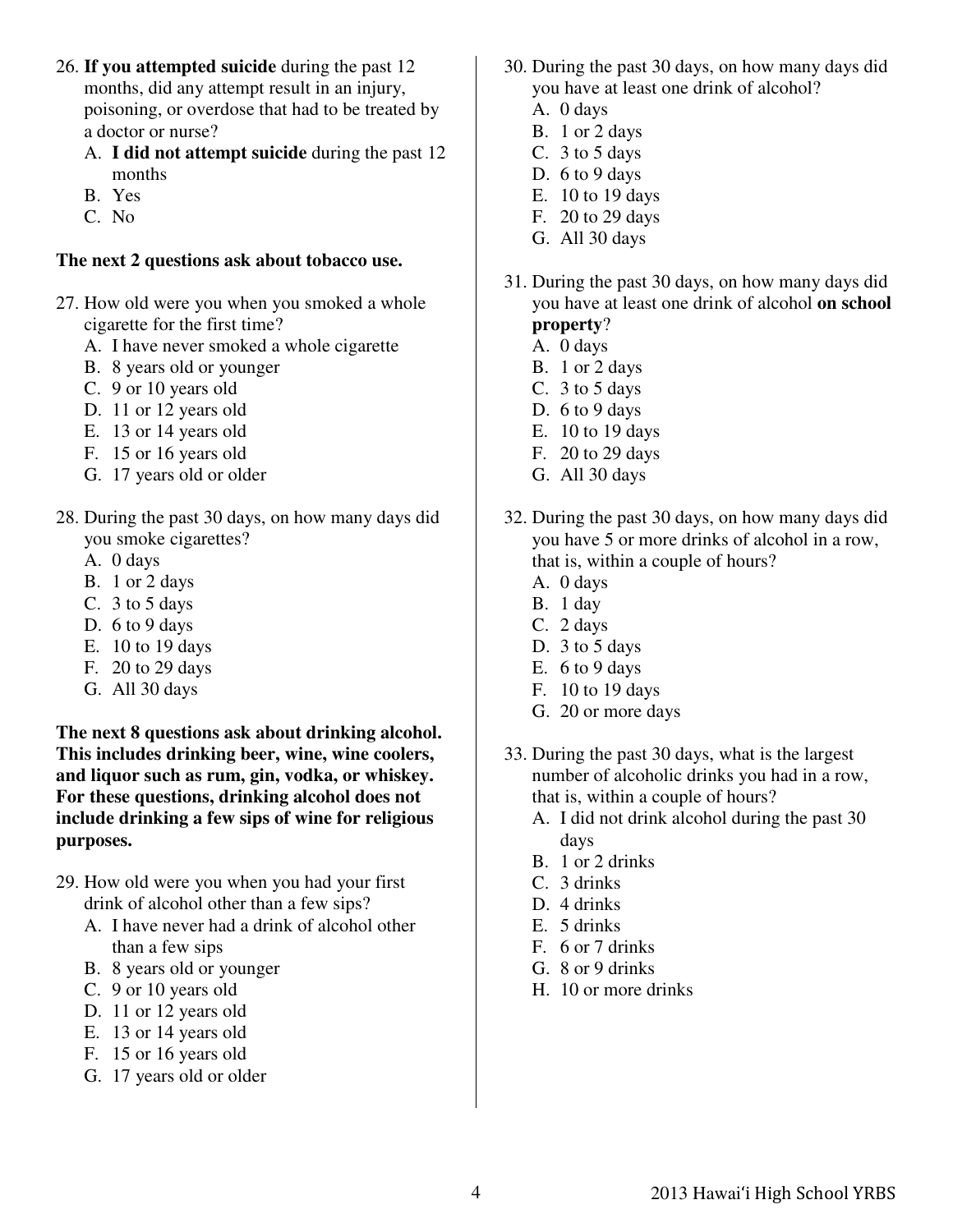- 34. During the past 30 days, how did you **usually** get the alcohol you drank?
	- A. I did not drink alcohol during the past 30 days
	- B. I bought it in a store such as a liquor store, convenience store, supermarket, discount store, or gas station
	- C. I bought it at a restaurant, bar, or club
	- D. I bought it at a public event such as a concert or sporting event
	- E. I gave someone else money to buy it for me
	- F. Someone gave it to me
	- G. I took it from a store or family member
	- H. I got it some other way
- 35. During the past 12 months, how many of your 4 best friends have tried beer, wine, or hard liquor (such as rum, gin, vodka, or whiskey) when their parents did not know about it?
	- A. 0
	- B. 1
	- C. 2
	- D. 3
	- E. 4
	- F. Not sure
- 36. How wrong do your parents feel it would be for you to drink beer, wine, or hard liquor (such as rum, gin, vodka, or whiskey) regularly?
	- A. Very wrong
	- B. Wrong
	- C. A little bit wrong
	- D. Not at all wrong
	- E. Not sure

#### **The next 3 questions ask about marijuana use. Marijuana also is called grass, pot, or** *pakal*ō*l*ō**.**

- 37. How old were you when you tried marijuana for the first time?
	- A. I have never tried marijuana
	- B. 8 years old or younger
	- C. 9 or 10 years old
	- D. 11 or 12 years old
	- E. 13 or 14 years old
	- F. 15 or 16 years old
	- G. 17 years old or older
- 38. During the past 30 days, how many times did you use marijuana?
	- A. 0 times
	- B. 1 or 2 times
	- C. 3 to 9 times
	- D. 10 to 19 times
	- E. 20 to 39 times
	- F. 40 or more times
- 39. During the past 30 days, how many times did you use marijuana **on school property**?
	- A. 0 times
	- B. 1 or 2 times
	- C. 3 to 9 times
	- D. 10 to 19 times
	- E. 20 to 39 times
	- F. 40 or more times

## **The next 9 questions ask about other drugs.**

- 40. During your life, how many times have you used **any** form of cocaine, including powder, crack, or freebase?
	- A. 0 times
	- B. 1 or 2 times
	- C. 3 to 9 times
	- D. 10 to 19 times
	- E. 20 to 39 times
	- F. 40 or more times
- 41. During your life, how many times have you sniffed glue, breathed the contents of aerosol spray cans, or inhaled any paints or sprays to get high?
	- A. 0 times
	- B. 1 or 2 times
	- C. 3 to 9 times
	- D. 10 to 19 times
	- E. 20 to 39 times
	- F. 40 or more times
- 42. During your life, how many times have you used **heroin** (also called smack, junk, or China White)?
	- A. 0 times
	- B. 1 or 2 times
	- C. 3 to 9 times
	- D. 10 to 19 times
	- E. 20 to 39 times
	- F. 40 or more times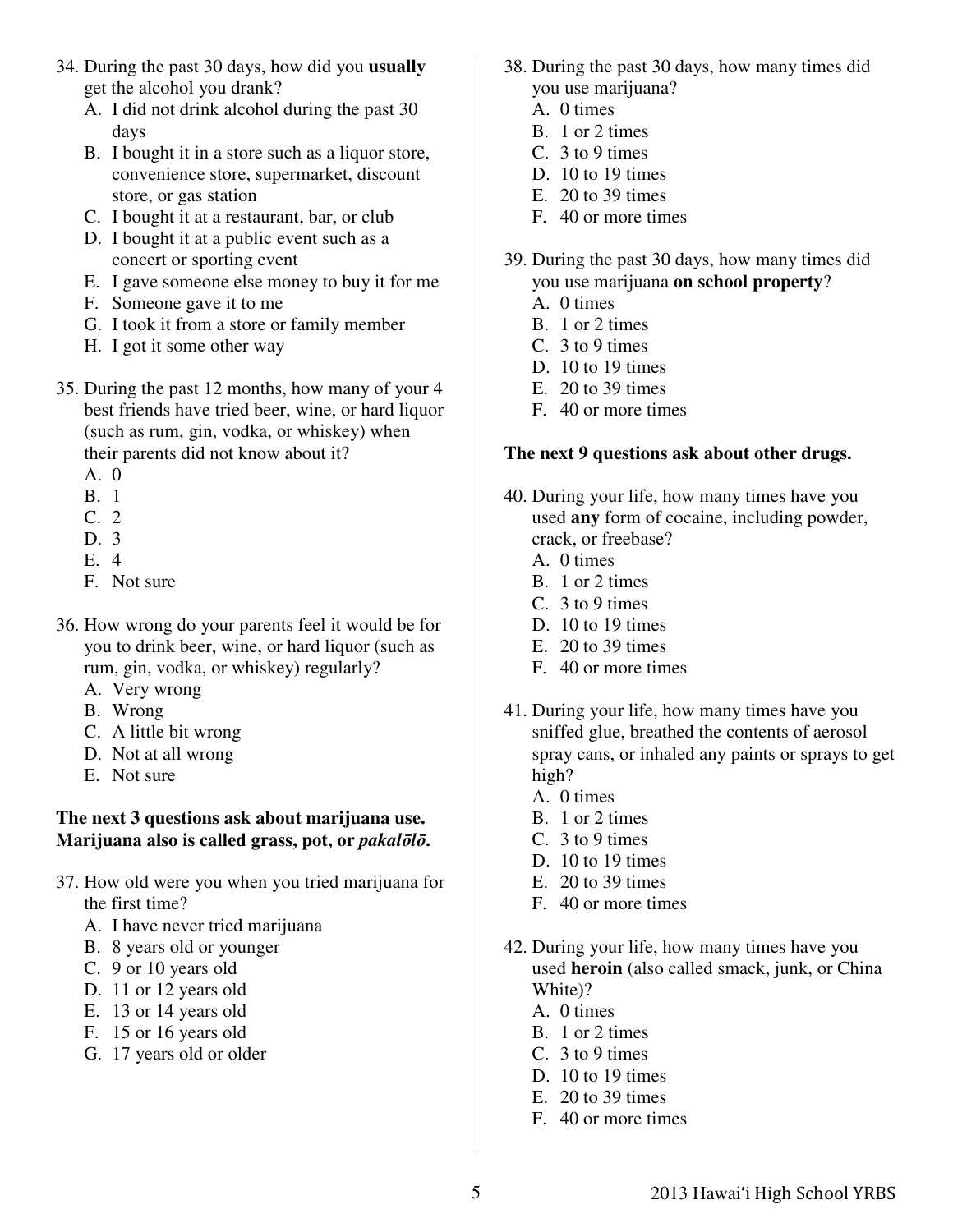- 43. During your life, how many times have you used **methamphetamines** (also called speed, crystal, crank, or ice)?
	- A. 0 times
	- B. 1 or 2 times
	- C. 3 to 9 times
	- D. 10 to 19 times
	- E. 20 to 39 times
	- F. 40 or more times
- 44. During your life, how many times have you used **ecstasy** (also called MDMA)?
	- A. 0 times
	- B. 1 or 2 times
	- C. 3 to 9 times
	- D. 10 to 19 times
	- E. 20 to 39 times
	- F. 40 or more times
- 45. During your life, how many times have you used **hallucinogenic drugs**, such as LSD, acid, PCP, angel dust, mescaline, or mushrooms?
	- A. 0 times
	- B. 1 or 2 times
	- C. 3 to 9 times
	- D. 10 to 19 times
	- E. 20 to 39 times
	- F. 40 or more times
- 46. During your life, how many times have you taken a **prescription drug** (such as OxyContin, Percocet, Vicodin, codeine, Adderall, Ritalin, or Xanax) without a doctor's prescription?
	- A. 0 times
	- B. 1 or 2 times
	- C. 3 to 9 times
	- D. 10 to 19 times
	- E. 20 to 39 times
	- F. 40 or more times
- 47. During your life, how many times have you used a needle to inject any **illegal** drug into your body?
	- A. 0 times
	- B. 1 time
	- C. 2 or more times
- 48. During the past 12 months, has anyone offered, sold, or given you an illegal drug **on school property**?
	- A. Yes
	- B. No

### **The next 9 questions ask about alcohol and drugs.**

- 49. During the past 30 days, have you ridden in a car driven by someone, including yourself, who was "high" or had been using alcohol or drugs? A. Yes
	- B. No
- 50. Do you ever use alcohol or drugs to relax, feel better about yourself, or fit in?
	- A. Yes
	- B. No
- 51. Do you ever use alcohol or drugs while you are alone?
	- A. Yes
	- B. No
- 52. Do you ever forget things you did while using alcohol or drugs?
	- A. Yes
	- B. No
- 53. Do your family or friends ever tell you that you should cut down on your drinking or drug use? A. Yes
	- B. No
- 54. Have you ever gotten into trouble while you were using alcohol or drugs?
	- A. Yes
	- B. No
- 55. If you thought that your alcohol or drug use was causing you problems, would you seek help from a counselor or doctor?
	- A. Yes
	- B. No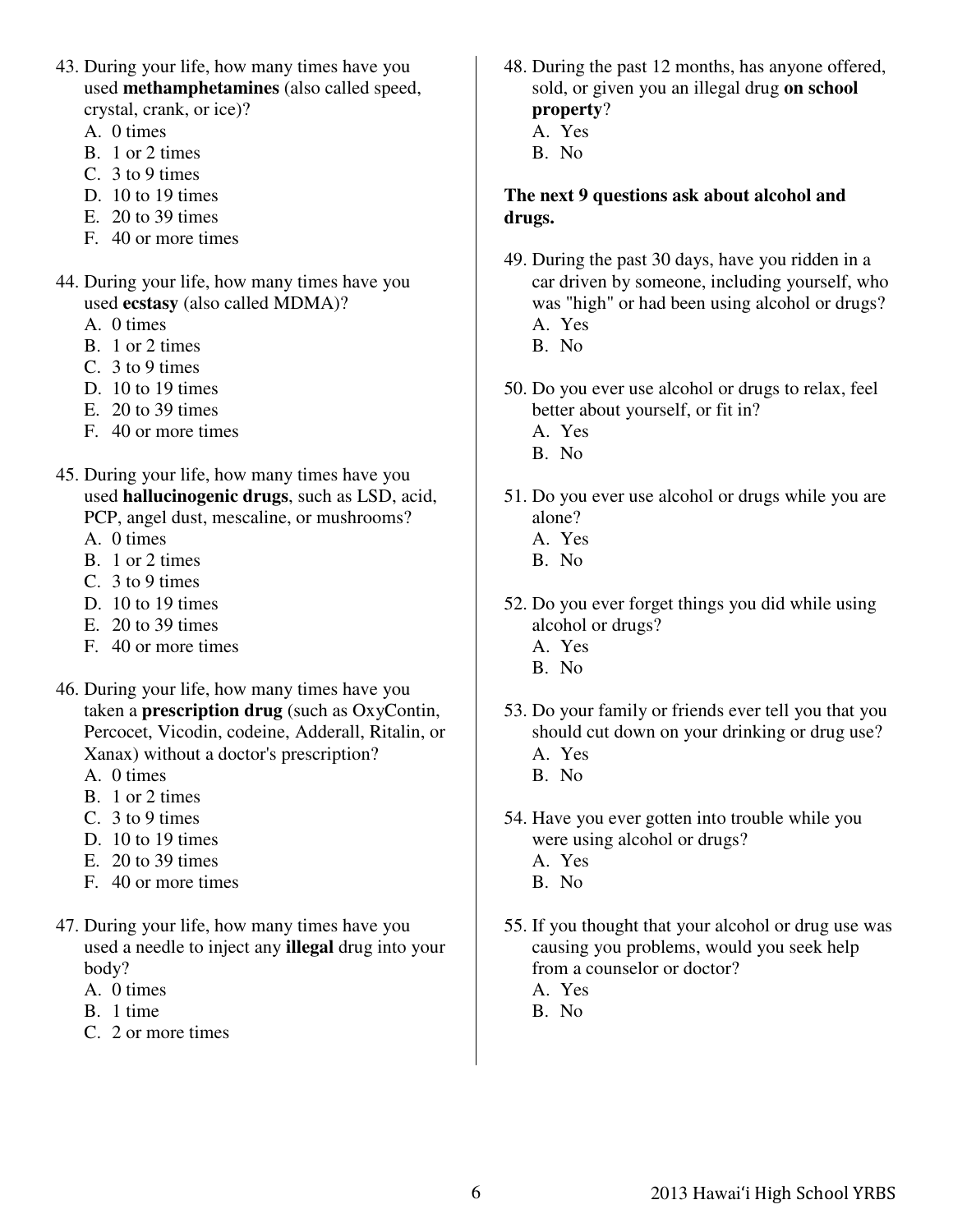- 56. How many adults do you know who got drunk or high during the past 12 months?
	- A. 0 adults
	- B. 1 adult
	- C. 2 adults
	- D. 3 adults
	- E. 4 adults
	- F. 5 or more adults
- 57. During the past 12 months, have you attended school under the influence of alcohol or other illegal drugs, such as marijuana or cocaine?
	- A. Yes
	- B. No

# **The next 9 questions ask about sexual behavior.**

- 58. Have you ever had sexual intercourse?
	- A. Yes
	- B. No
- 59. How old were you when you had sexual intercourse for the first time?
	- A. I have never had sexual intercourse
	- B. 11 years old or younger
	- C. 12 years old
	- D. 13 years old
	- E. 14 years old
	- F. 15 years old
	- G. 16 years old
	- H. 17 years old or older
- 60. During your life, with how many people have you had sexual intercourse?
	- A. I have never had sexual intercourse
	- B. 1 person
	- C. 2 people
	- D. 3 people
	- E. 4 people
	- F. 5 people
	- G. 6 or more people
- 61. During the past 3 months, with how many people did you have sexual intercourse?
	- A. I have never had sexual intercourse
	- B. I have had sexual intercourse, but not during the past 3 months
	- C. 1 person
	- D. 2 people
	- E. 3 people
	- F. 4 people
	- G. 5 people
	- H. 6 or more people
- 62. Did you drink alcohol or use drugs before you had sexual intercourse the **last time**?
	- A. I have never had sexual intercourse
	- B. Yes
	- C. No
- 63. The **last time** you had sexual intercourse, did you or your partner use a condom?
	- A. I have never had sexual intercourse
	- B. Yes
	- C. No
- 64. The **last time** you had sexual intercourse, what **one** method did you or your partner use to **prevent pregnancy**? (Select only **one**  response.)
	- A. I have never had sexual intercourse
	- B. No method was used to prevent pregnancy
	- C. Birth control pills
	- D. Condoms
	- E. An IUD (such as Mirena or ParaGard) or implant (such as Implanon or Nexplanon)
	- F. A shot (such as Depo-Provera), patch (such as Ortho Evra), or birth control ring (such as NuvaRing)
	- G. Withdrawal or some other method
	- H. Not sure
- 65. During your life, with whom have you had sexual contact?
	- A. I have never had sexual contact
	- B. Females
	- C. Males
	- D. Females and males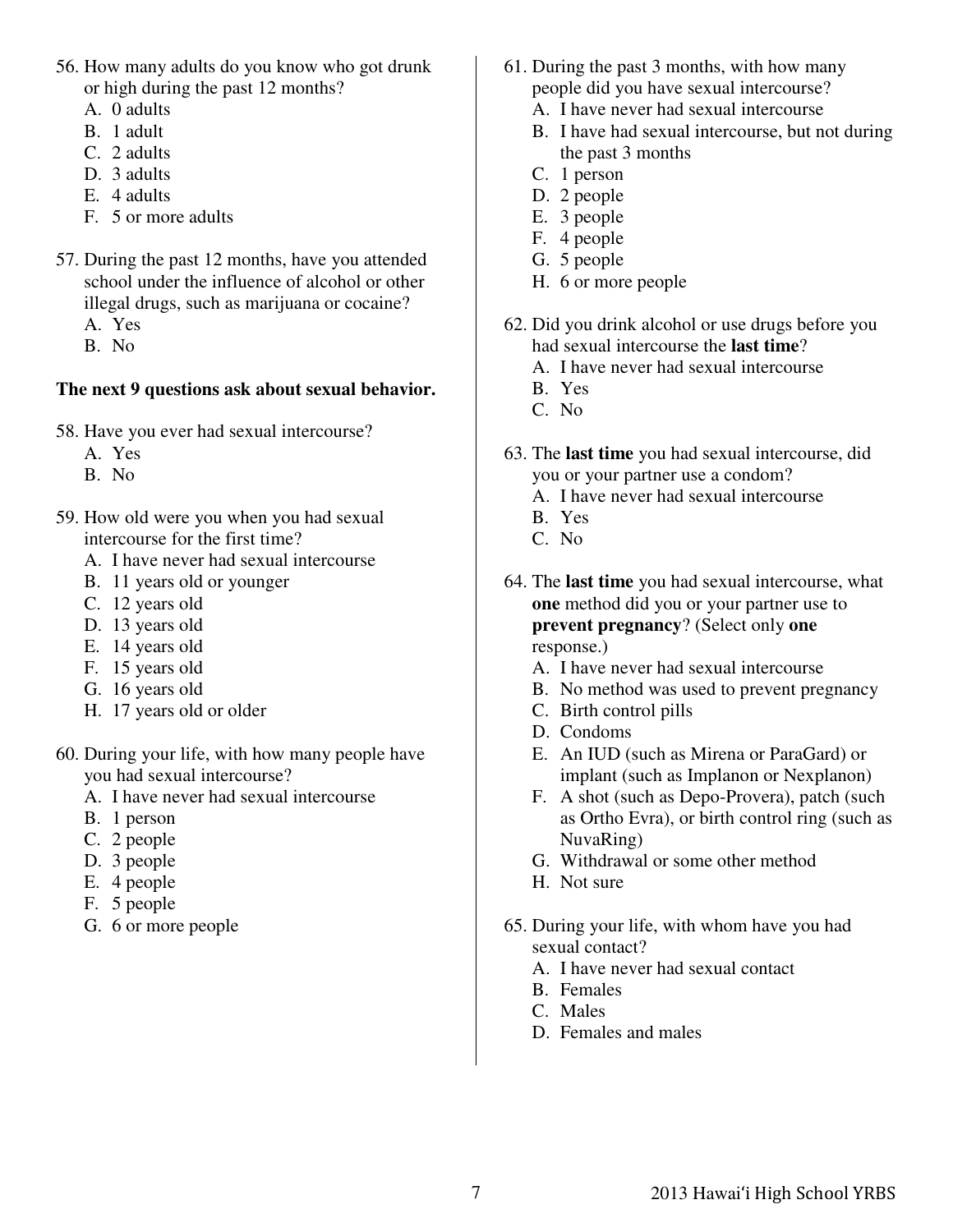- 66. Which of the following best describes you?
	- A. Heterosexual (straight)
	- B. Gay or lesbian
	- C. Bisexual
	- D. Not sure

#### **The next 4 questions ask about body weight.**

- 67. How do **you** describe your weight?
	- A. Very underweight
	- B. Slightly underweight
	- C. About the right weight
	- D. Slightly overweight
	- E. Very overweight
- 68. During the past 30 days, did you **go without eating for 24 hours or more** (also called fasting) to lose weight or to keep from gaining weight?
	- A. Yes
	- B. No
- 69. During the past 30 days, did you **take any diet pills, powders, or liquids** without a doctor's advice to lose weight or to keep from gaining weight? (Do **not** count meal replacement products such as Slim Fast.)
	- A. Yes
	- B. No
- 70. During the past 30 days, did you **vomit or take laxatives** to lose weight or to keep from gaining weight?
	- A. Yes
	- B. No

**The next 9 questions ask about food you ate or drank during the past 7 days. Think about all the meals and snacks you had from the time you got up until you went to bed. Be sure to include food you ate at home, at school, at restaurants, or anywhere else.** 

- 71. During the past 7 days, how many times did you drink **100% fruit juices** such as orange juice, apple juice, or grape juice? (Do **not** count punch, Kool-Aid, sports drinks, or other fruit-flavored drinks.)
	- A. I did not drink 100% fruit juice during the past 7 days
	- B. 1 to 3 times during the past 7 days
	- C. 4 to 6 times during the past 7 days
	- D. 1 time per day
	- E. 2 times per day
	- F. 3 times per day
	- G. 4 or more times per day
- 72. During the past 7 days, how many times did you eat **fruit**? (Do **not** count fruit juice.)
	- A. I did not eat fruit during the past 7 days
	- B. 1 to 3 times during the past 7 days
	- C. 4 to 6 times during the past 7 days
	- D. 1 time per day
	- E. 2 times per day
	- F. 3 times per day
	- G. 4 or more times per day
- 73. During the past 7 days, how many times did you eat cooked or canned beans, such as refried beans, baked beans, black or garbanzo beans, beans in soup, soybeans, edamame, tofu, or lentils? (Do **not** count long beans or green beans.)
	- A. I did not eat beans during the past 7 days
	- B. 1 to 3 times during the past 7 days
	- C. 4 to 6 times during the past 7 days
	- D. 1 time per day
	- E. 2 times per day
	- F. 3 times per day
	- G. 4 or more times per day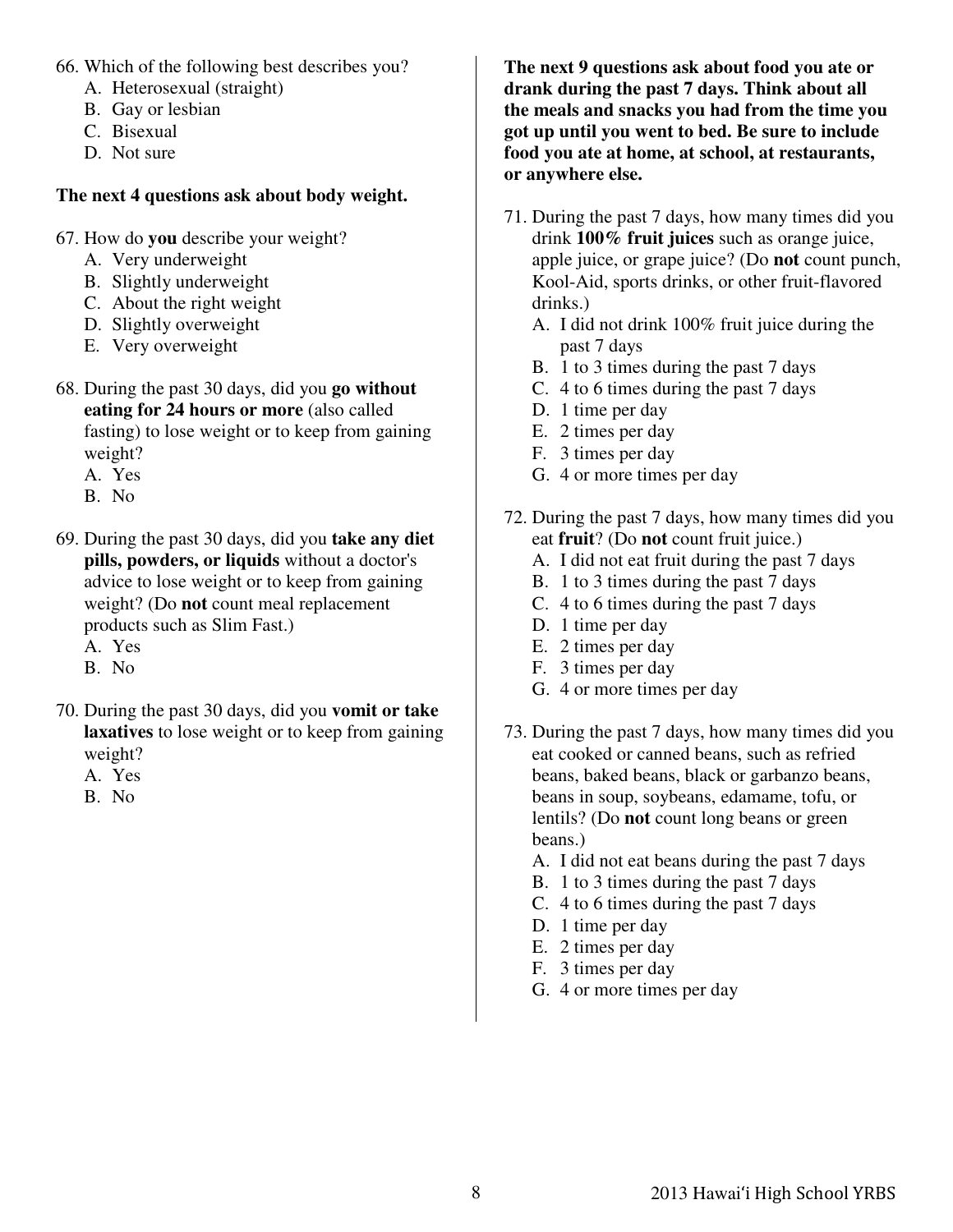- 74. During the past 7 days, how many times did you eat **dark green vegetables** such as broccoli, romaine, chard, collard greens, watercress, kale, or spinach?
	- A. I did not eat dark green vegetables during the past 7 days
	- B. 1 to 3 times during the past 7 days
	- C. 4 to 6 times during the past 7 days
	- D. 1 time per day
	- E. 2 times per day
	- F. 3 times per day
	- G. 4 or more times per day
- 75. During the past 7 days, how many times did you eat **orange-colored vegetables** such as sweet potatoes, pumpkin, winter squash, or carrots?
	- A. I did not eat orange-colored vegetables during the past 7 days
	- B. 1 to 3 times during the past 7 days
	- C. 4 to 6 times during the past 7 days
	- D. 1 time per day
	- E. 2 times per day
	- F. 3 times per day
	- G. 4 or more times per day
- 76. During the past 7 days, how many times did you eat **other vegetables** such as tomatoes (including tomato juice or V8 juice), corn, eggplant, peas, green beans, lettuce, cabbage, and baked or mashed potatoes? (Do **not** count french fries or other fried potatoes.)
	- A. I did not eat other vegetables during the past 7 days
	- B. 1 to 3 times during the past 7 days
	- C. 4 to 6 times during the past 7 days
	- D. 1 time per day
	- E. 2 times per day
	- F. 3 times per day
	- G. 4 or more times per day
- 77. During the past 7 days, how many times did you drink a **can, bottle, or glass of soda or pop**, such as Coke, Pepsi, or Sprite? (Do **not** count diet soda or diet pop.)
	- A. I did not drink soda or pop during the past 7 days
	- B. 1 to 3 times during the past 7 days
	- C. 4 to 6 times during the past 7 days
	- D. 1 time per day
	- E. 2 times per day
	- F. 3 times per day
	- G. 4 or more times per day
- 78. During the past 7 days, how many **glasses of milk** did you drink? (Count the milk you drank in a glass or cup, from a carton, or with cereal. Count the half pint of milk served at school as equal to one glass.)
	- A. I did not drink milk during the past 7 days
	- B. 1 to 3 glasses during the past 7 days
	- C. 4 to 6 glasses during the past 7 days
	- D. 1 glass per day
	- E. 2 glasses per day
	- F. 3 glasses per day
	- G. 4 or more glasses per day
- 79. During the past 7 days, on how many days did you eat **breakfast**?
	- A. 0 days
	- B. 1 day
	- C. 2 days
	- D. 3 days
	- E. 4 days
	- F. 5 days
	- G. 6 days
	- H. 7 days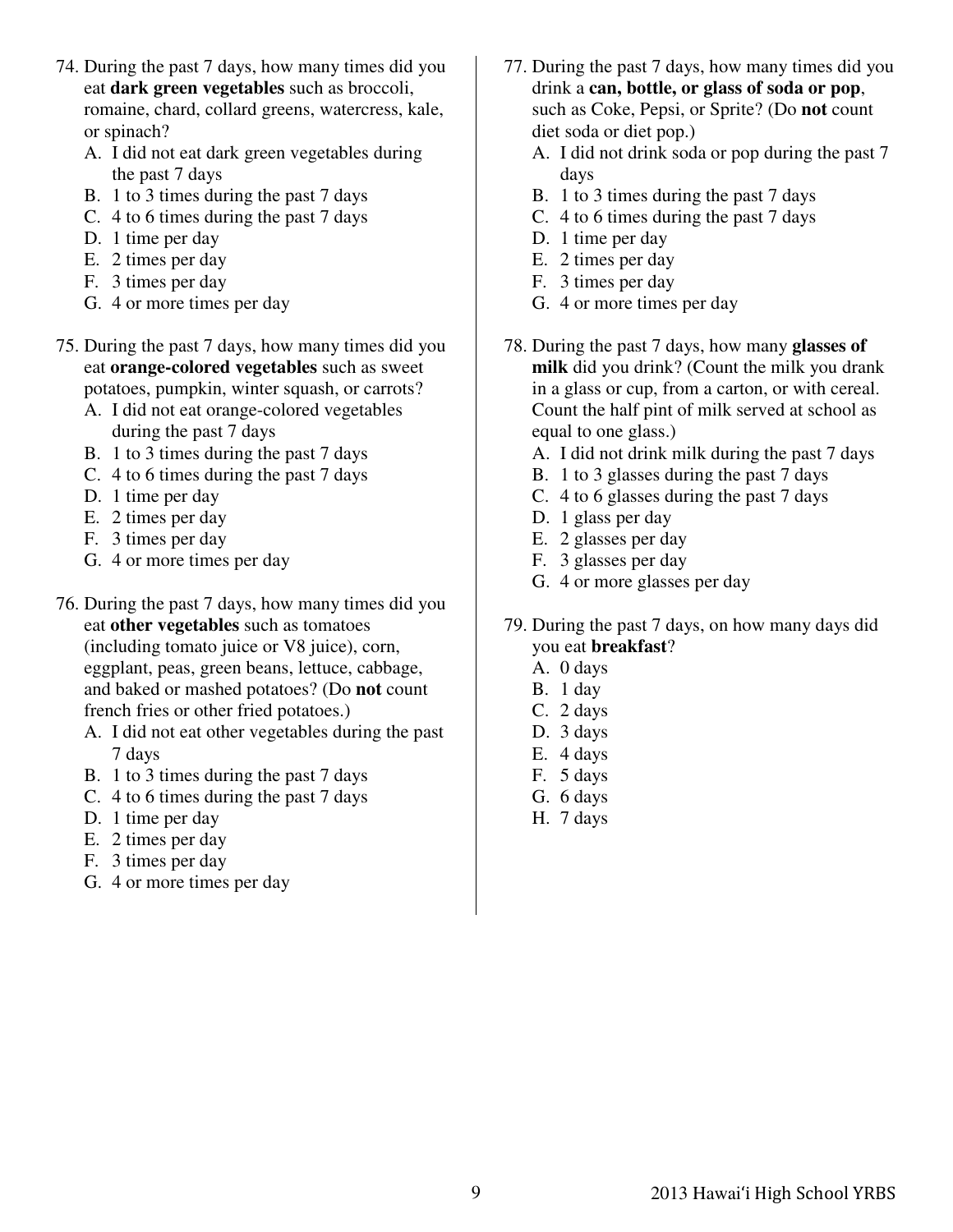# **The next 6 questions ask about physical activity.**

- 80. During the past 7 days, on how many days were you physically active for a total of **at least 60 minutes per day**? (Add up all the time you spent in any kind of physical activity that increased your heart rate and made you breathe hard some of the time.)
	- A. 0 days
	- B. 1 day
	- C. 2 days
	- D. 3 days
	- E. 4 days
	- F. 5 days
	- G. 6 days
	- H. 7 days
- 81. On how many of the past 7 days did you do exercises to **strengthen or tone your muscles**, such as push-ups, sit-ups, or weight lifting?
	- A. 0 days
	- B. 1 day
	- C. 2 days
	- D. 3 days
	- E. 4 days
	- F. 5 days
	- G. 6 days
	- H. 7 days
- 82. On an average school day, how many hours do you watch TV?
	- A. I do not watch TV on an average school day
	- B. Less than 1 hour per day
	- C. 1 hour per day
	- D. 2 hours per day
	- E. 3 hours per day
	- F. 4 hours per day
	- G. 5 or more hours per day
- 83. On an average school day, how many hours do you play video or computer games or use a computer for something that is not school work? (Count time spent on things such as Xbox, PlayStation, an iPod, an iPad or other tablet, a smartphone, YouTube, Facebook or other social networking tools, and the Internet.)
	- A. I do not play video or computer games or use a computer for something that is not school work
	- B. Less than 1 hour per day
	- C. 1 hour per day
	- D. 2 hours per day
	- E. 3 hours per day
	- F. 4 hours per day
	- G. 5 or more hours per day
- 84. In an average week when you are in school, on how many days do you go to physical education (PE) classes?
	- A. 0 days
	- B. 1 day
	- C. 2 days
	- D. 3 days
	- E. 4 days
	- F. 5 days
- 85. During the past 12 months, on how many sports teams did you play? (Count any teams run by your school or community groups.)
	- A. 0 teams
	- B. 1 team
	- C. 2 teams
	- D. 3 or more teams

#### **The next 14 questions ask about other healthrelated topics.**

- 86. Have you ever been taught about AIDS or HIV infection in school?
	- A. Yes
	- B. No
	- C. Not sure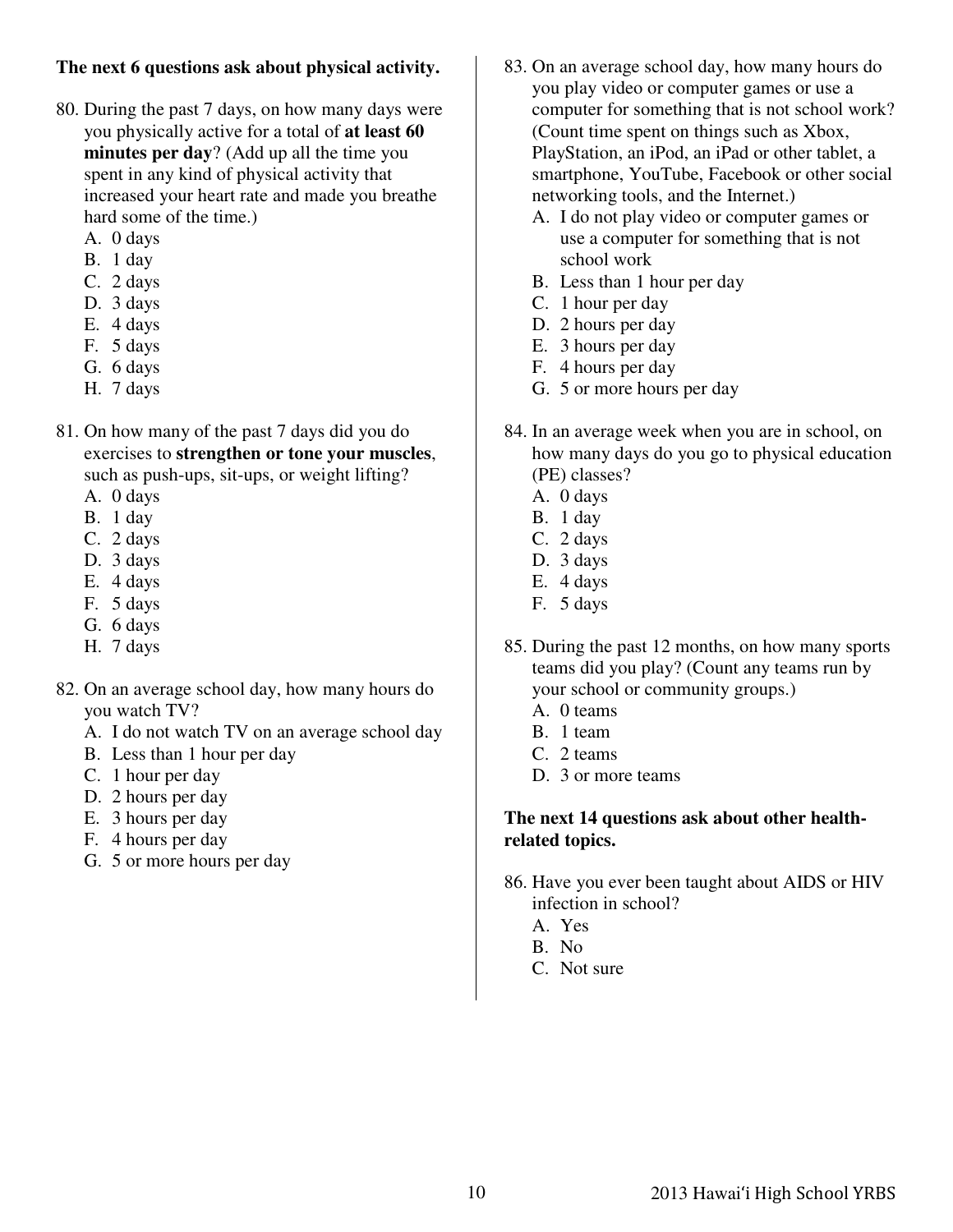- 87. Have you ever been tested for HIV, the virus that causes AIDS? (Do **not** count tests done if you donated blood.)
	- A. Yes
	- B. No
	- C. Not sure
- 88. Has a doctor or nurse ever told you that you have asthma?
	- A. Yes
	- B. No
	- C. Not sure
- 89. Do you still have asthma?
	- A. I have never had asthma
	- B. Yes
	- C. No
	- D. Not sure
- 90. When was the last time you saw a doctor or nurse for a check-up or physical exam when you were not sick or injured?
	- A. During the past 12 months
	- B. Between 12 and 24 months ago
	- C. More than 24 months ago
	- D. Never
	- E. Not sure
- 91. When was the last time you saw a dentist for a check-up, exam, teeth cleaning, or other dental work?
	- A. During the past 12 months
	- B. Between 12 and 24 months ago
	- C. More than 24 months ago
	- D. Never
	- E. Not sure
- 92. During the past 12 months, did you have a toothache?
	- A. Yes
	- B. No
	- C. Not sure
- 93. On an average school night, how many hours of sleep do you get?
	- A. 4 or less hours
	- B. 5 hours
	- C. 6 hours
	- D. 7 hours
	- E. 8 hours
	- F. 9 hours
	- G. 10 or more hours
- 94. Is there at least one teacher or other adult in this school that you can talk to if you have a problem?
	- A. Yes
	- B. No
	- C. Not sure
- 95. Outside of school, is there an adult you can talk to about things that are important to you?
	- A. Yes
	- B. No
	- C. Not sure
- 96. During the past 12 months, have you talked with at least one of your parents or another adult in your family about the dangers of tobacco, alcohol, or drug use?
	- A. Yes
	- B. No
	- C. Not sure
- 97. Do you agree or disagree that you can resist peer pressure and dangerous situations?
	- A. Strongly agree
	- B. Agree
	- C. Not sure
	- D. Disagree
	- E. Strongly disagree